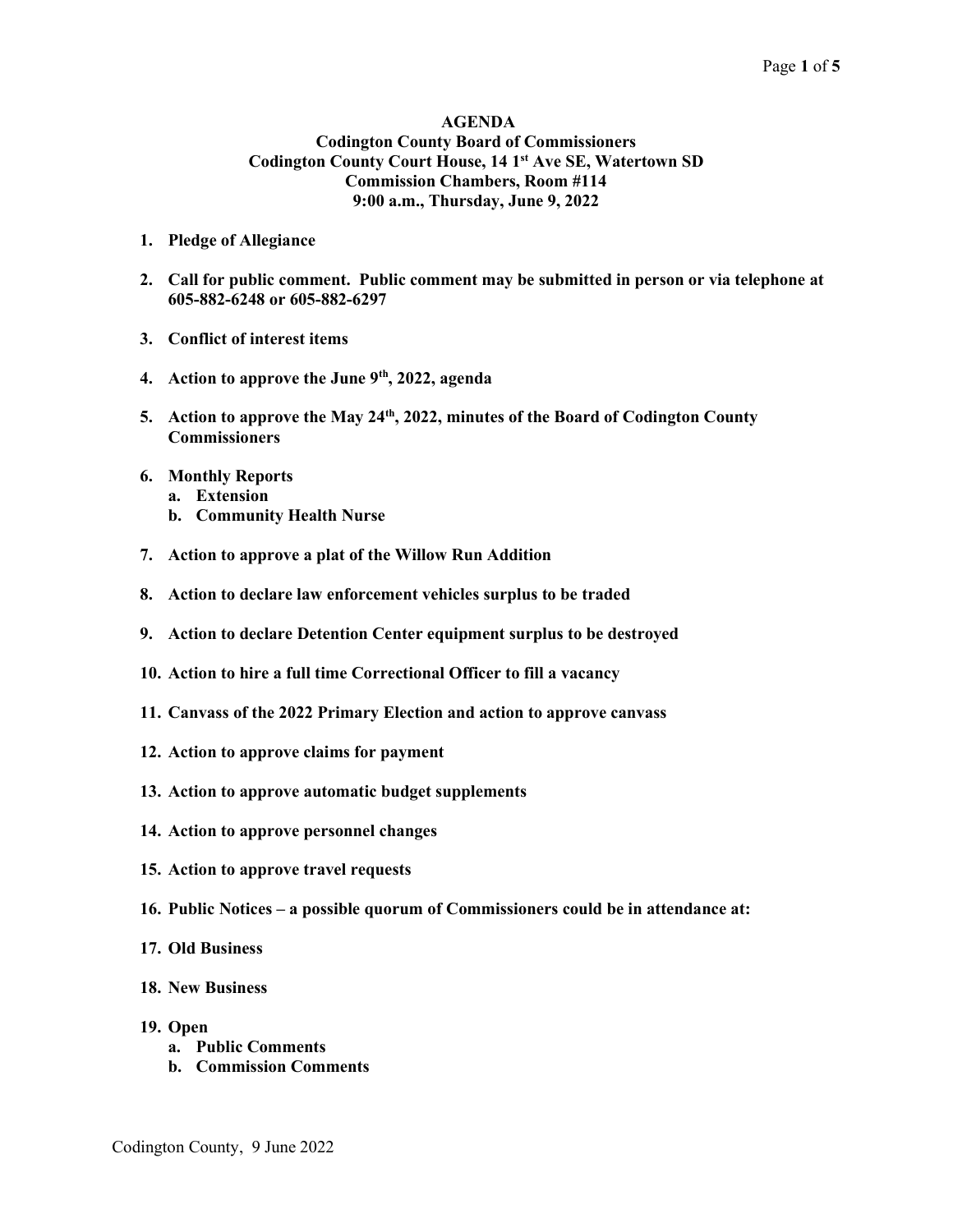- 20. Action to enter into Executive session per SDCL 1-25-2
	- (1) Discussion of personnel issues
	- (2) Consulting with legal counsel or reviewing communications from legal counsel regarding proposed or pending litigation or contractual matters
	- (3) Preparing for contract negotiations with employees or employee's representatives
	- (4) Discussing information listed in SDCL 1-27-1.5 (8) and 1-27-1.5 (17) (safety or disaster)
- 21. Action to adjourn until 9:00 a.m., Tuesday, June 14th, 2022; at the Codington County Court House

Codington County does not discriminate on the basis of race, color, national origin, sex, religion, age, or disability in employment or the provision of service.

> Official Proceedings County of Codington Codington County Court House 14 1st Ave SE Watertown, SD 57201

June 9, 2022

The Codington County Commissioners met in regular session at 9:00 a.m., Thursday, June 9, 2022, at the Codington County Court House. Commission members present were: Lee Gabel (via Zoom), Charlie Waterman, Myron Johnson, Troy VanDusen and Brenda Hanten; Chair, Brenda Hanten, presiding. The pledge of allegiance was led by Community Health Nurse, Codi Martin.

### CALLS FOR PUBLIC COMMENT AND CONFLICT OF INTEREST ITEMS

Chair Hanten called for public comments to be taken up during the open portion of the meeting; none were offered. There were no conflict-of-interest items to note.

## AGENDA APPROVED

Motion by VanDusen, second by Waterman, to approve the June  $9<sup>th</sup>$ , 2022 agenda as posted; all voted aye; motion carried.

### MINUTES APPROVED

Motion by Johnson, second by Gabel, to approve the minutes of May 24<sup>th</sup>, 2022; all voted aye; motion carried.

### MONTHLY REPORTS

Community Health Nurse, Codi Martin, updated the Board. WIC – due to the formula recall participants have been offered multiple alternatives of 6 other comparable brands. Immunizations – preparations are under way for school required immunizations. School services – all schools services for the 2021-2022 school year were completed. Baby Care/Prenatal Education – a transition has been made to a new electronic medical record for all pregnancy related charting. Infant Mortality – distribution of Pak-n-plays and car seats, to qualifying participants, continues. Staffing – Kaia Kleinlein, LPN, started with the office in March. Staff Training/Continuing Education – the office is working on collaborating with the local hospital and police department for further training/education to better serve clients. Rapid COVID tests are still available in the Community Health Office and Auditor's Office for distribution to the general public. 4-H/Youth Program Advisor, Jodi Loehrer, updated the Board. A Clover Bud camp was held the week of May  $31^{st}$ ; 4-H Camp was held at Camp Poinsett, June 6 – June 8; the Shake Wagon will be located at Dacotah Bank June 13 – June 15, 2022; the Kid Care babysitting clinic will be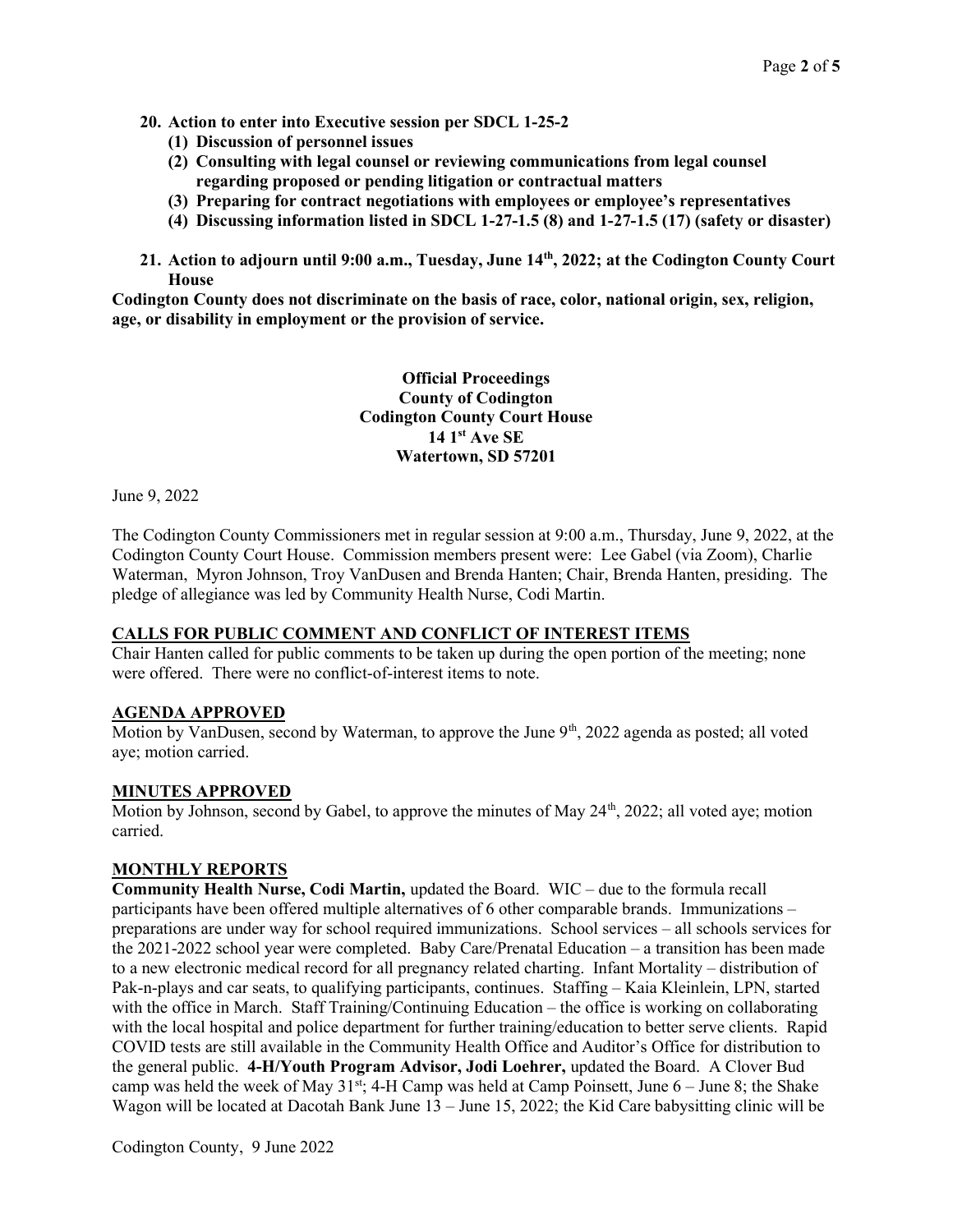held on June  $28<sup>th</sup>$ ; the 4-H Horse Show will be held in Clark on June  $30<sup>th</sup>$ ; two judging schools have been scheduled; Farm Safety camp will be held on July 21<sup>st</sup>; and dog practice is being held every Wednesday night.

## WILLOW RUN PLAT ADDITION

Zoning Officer, Luke Muller, appeared via Zoom and reviewed the Willow Run Plat Addition. The Board adopted Resolution 2022-13 approving said plat.

## RESOLUTION #2022-13

A Resolution to approve the platting of the Willow Run Addition in the County of Codington, South Dakota;

BE IT RESOLVED by the County Commissioners of Codington County, South Dakota, as follows:

That an examination has been made of the plat entitled:

Willow Run Addition, located in the Southeast Quarter (SE1/4) of Section 7-T117N-R51W of the  $5<sup>th</sup>$ Prime Meridian, in the County of Codington, South Dakota; and it appearing to the Board of County Commissioners that the arrangement of streets and alleys and the area within its jurisdiction have not been interfered with by the said plat and survey, and that the County Planning Commission of the said County has recommended approval of the said plat, and it also appearing that the plat and survey accompanying the same has been executed according to law.

NOW, THEREFORE, said plat is hereby approved and the County Auditor of Codington County, South Dakota, is hereby authorized to endorse on the said plat a copy of the Resolution and to certify to the same thereon.

The above and foregoing resolution was moved for adoption by Commissioner VanDusen, second by Commissioner Waterman; all voted aye; whereupon the Chair of the Board of County Commissioners declared the same to be duly passed and adopted.

Dated this 9<sup>th</sup> day of June, 2022, at Watertown, Codington County, South Dakota

Brenda Hanten Commission Chair, Codington County, South Dakota

STATE OF SOUTH DAKOTA

### § COUNTY OF CODINGTON

I, the undersigned, the duly appointed, elected, qualified, and acting County Auditor of Codington County, South Dakota, do hereby certify that the foregoing is a true and correct copy of Resolution 2022- 13, adopted by the Board of County Commissioners of Codington County, South Dakota.

Dated this 9<sup>th</sup> day of June, 2022, at Watertown, Codington County, South Dakota.

Cindy Brugman County Auditor, Codington County, South Dakota

# SURPLUS LAW ENFORCEMENT VEHICLES

Codington County, 9 June 2022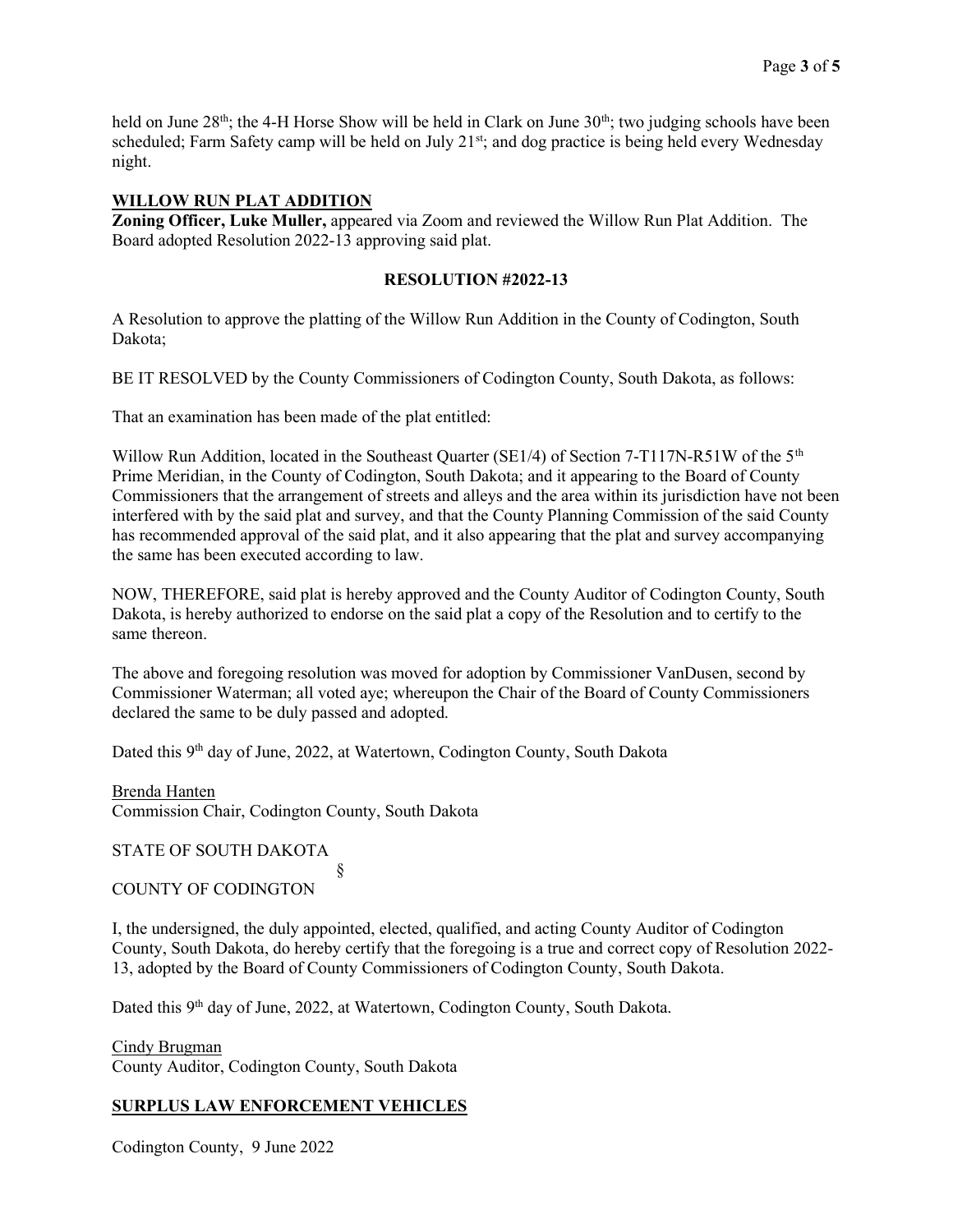Motion by VanDusen, second by Johnson, to declare GEN01621-2016 Ford Explorer, VIN8427 and GEN01638-2017 Ford Explorer, VIN6929; surplus, to be traded for new law enforcement vehicles; per the request of Sheriff Howell; all voted aye; motion carried.

# SURPLUS DETENTION CENTER EQUIPMENT

Motion by Gabel, second by Johnson, to declare the following equipment, located in the Detention Center, surplus, to be destroyed: Frigidaire chest freezer s/nWB5054399 and Hobart dishwasher s/n 231015-195, per the request of Sheriff Howell; all voted aye; motion carried.

# FULL TIME CORRECTIONAL OFFICER POSITION

Motion by Gabel, second by VanDusen, to approve the hiring of a full-time Correctional Officer to fill a vacancy, per the request of Sheriff Howell; all voted aye; motion carried.

### CANVASS OF 2022 PRIMARY ELECTION RESULTS

The Board conducted the canvass of the 2022 Primary Election results. Motion by Johnson, second by Waterman, to approve the canvass and vote totals as announced; all voted aye; motion carried.

# SALARY CLAIMS

Motion by VanDusen, second by Gabel, to approve May salary claims; all voted aye; motion carried. Commissioners: 10,778.28 total salaries. Auditor: 23,346.70 total salaries. Co. Treasurer: 33,997.86 total salaries. States Attorney: 36,808.00 total salaries. Gov. Buildings: 19,173.82 total salaries. Dir. Equalization: 47,439.33 total salaries. Reg. of Deeds: 25,555.68 total salaries. Veterans Service: 12,204.10 total salaries. Sheriff: 101,961.42 total salaries. Co. Jail: 139,204.11 total salaries; Austin Hanson 3935.88 F/T; Steve Stahlke 3504.36 Step Increase. Welfare: 15,552.45 total salaries. County Nurse: 5,305.10 total salaries. Co. Park: 11,257.52 total salaries; Jeff Johnson 15.96 Seasonal P/T; Steve Rondell 15.95 Seasonal P/T. Ag. Bldg.: 10,399.52 total salaries. Co. Extension: 10,726.55 total salaries. Weed: 6,474.07 total salaries. Planning Board: 532.87 total salaries. Road & Bridge:104,207.44 total salaries. Emergency Management; 12,770.65 total salaries. Crime Victim: 7,430.65 total salaries. W.I.C.: 4,971.16 total salaries. Total 640,097.28. Breakdown of withholding amounts which are included in the above: S.D. Retirement 58,721.94; S.D. Retirement 74.12 spouse option; S.D. Supplemental Retire. 3,615.00 suppl. retire.; Sanford 83,387.75 ins.; Reliance Standard Life Insurance 747.48 life ins.; Delta Dental 6,513.60 ins.; Avesis 869.57 ins.; Nationwide Retire. Sol. 25.29 suppl. retire.; AFSCME Council 65 439.65 employee union dues; AFLAC 3,866.81 ins.; John Hancock 5,750.00 suppl. retire.; AFLAC 928.09 ins.; Watertown United Way 90.00 employee contributions; Office of Child Support 435.00 employee payments; Sioux Valley Credit Union 25,156.00 employee payments; SDRS Supplemental Retirement 4,195.00 Roth retirement; Teamsters Local Union 120 422.00 employee union due; Codington County Deputy Sheriff's Association 105.00 employee union dues; ReliaBank Dakota 43,770.17 federal withholding; ReliaBank Dakota 43,770.17 social security; ReliaBank Dakota 13,823.92 Medicare.

### TRAVEL REQUEST

Motion by Johnson, second by Gabel, to approve a travel request from the Emergency Management Office for ICS 400 training; all voted aye; motion carried.

### EXECUTIVE SESSION

Motion by Johnson, second by VanDusen, to enter into executive session, per SDCL 1-25-2 (1), personnel issues; at 9:22 a.m.; all voted aye; motion carried. The Board returned to regular session at 10:02 a.m., no action was taken. Human Resource Representative, Natalie Remund; Sheriff Brad Howell; Chief Deputy Sheriff, Brent Solum; Chief Correctional Officer, Matt Blackwelder; and Community Health Nurse, Codi Martin; were present at varying times during executive session.

# ADJOURNMENT

Codington County, 9 June 2022